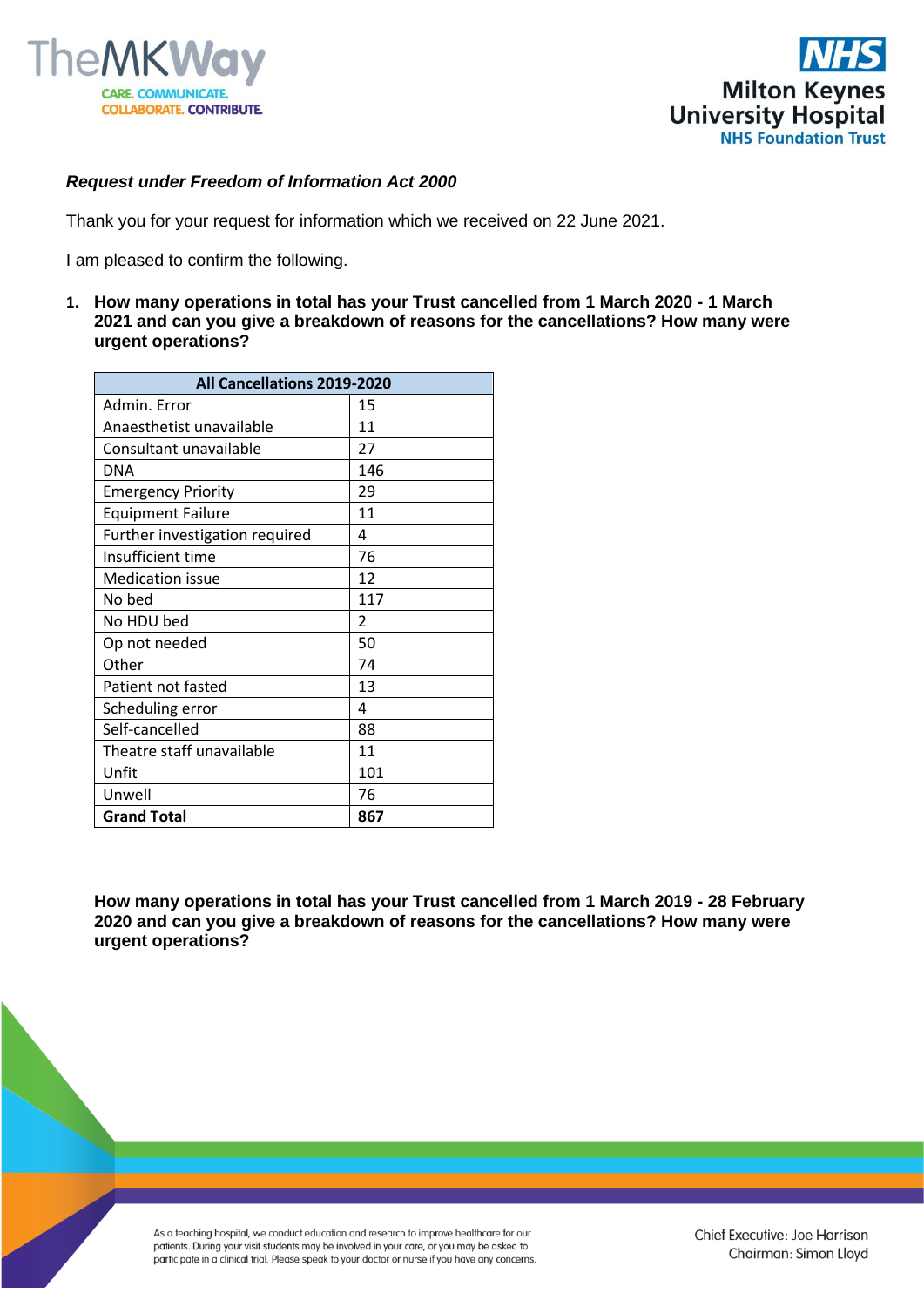| All Cancellations 2019-2020    |     |
|--------------------------------|-----|
| Admin. Error                   | 3   |
| Consultant unavailable         | 8   |
| <b>DNA</b>                     | 30  |
| <b>Emergency Priority</b>      | 9   |
| <b>Equipment Failure</b>       | 13  |
| Further investigation required | 4   |
| Insufficient time              | 25  |
| <b>Medication issue</b>        | 11  |
| No bed                         | 25  |
| No HDU bed                     | 3   |
| Op done as emergency           | 1   |
| Op not needed                  | 19  |
| Other                          | 92  |
| Patient not fasted             | 3   |
| Patient reason                 | 4   |
| Self-cancelled                 | 25  |
| Site Issues                    | 19  |
| Theatre staff unavailable      | 5   |
| Unfit                          | 77  |
| Unwell                         | 15  |
| <b>Grand Total</b>             | 391 |

**2. How many operations in total has your trust cancelled for Under 16s from 1 March 2020 - 1 March 2021 and can you give a breakdown of reasons for the cancellations? How many were urgent operations?**

| <b>PAED Cancellations</b> |    |  |
|---------------------------|----|--|
| <b>Admin Error</b>        |    |  |
| <b>DNA</b>                | 2  |  |
| Op not needed             | 3  |  |
| Other                     | 4  |  |
| Self-cancelled            | 2  |  |
| Unfit                     | 2  |  |
| Unwell                    |    |  |
| <b>Grand Total</b>        | 15 |  |

**3. How many operations in total has your trust cancelled for Under 16s from 1 March 2019 - 28 February 2020 and can you give a breakdown of reasons for the cancellations? How many were urgent operations?**

| <b>PAED Cancellations</b> |    |
|---------------------------|----|
| Admin. Error              | 2  |
| DNA                       | 12 |
| No bed                    | 17 |
| Op not needed             | 6  |
| Other                     | 2  |
| Patient not fasted        | 2  |
| Self-cancelled            | 4  |
| Theatre staff unavailable | າ  |